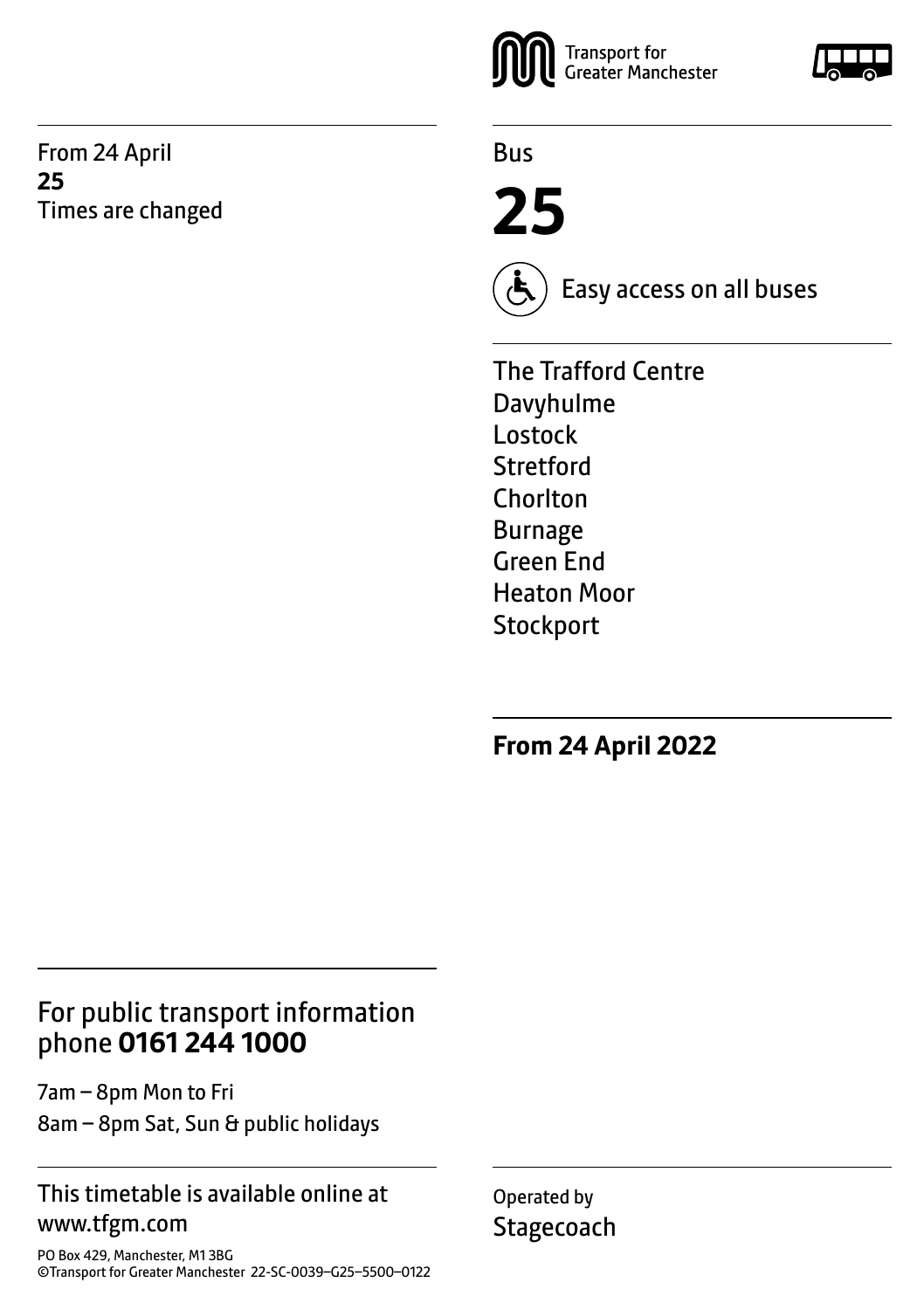# Additional information

### Alternative format

To ask for leaflets to be sent to you, or to request large print, Braille or recorded information phone 0161 244 1000 or visit www.tfgm.com

### Easy access on buses



 Journeys run with low floor buses have no steps at the entrance, making getting on and off easier. Where shown, low floor buses have a ramp for access and a dedicated space for wheelchairs and pushchairs inside the bus. The bus operator will always try to provide easy access services where these services are scheduled to run.

### Using this timetable

Timetables show the direction of travel, bus numbers and the days of the week. Main stops on the route are listed on the left. Where no time is shown against a particular stop, the bus does not stop there on that journey. Check any letters which are shown in the timetable against the key at the bottom of the page.

### Where to find information about service changes

www.tfgm.com Bus station posters Leaflets from outlets.

# Tickets and information

Bus companies offer a range of tickets for use on their own buses. For travel on any service in the County, use System One tickets, including DaySaver. Travelshops provide tickets, information and journey planning advice on buses, trains and trams for work and pleasure.

# Using the 24 hour clock

Times are shown in four figures. The first two are the hour and the last two are the minutes.

0753 is 53 minutes past 7am 1953 is 53 minutes past 7pm



### Operator details

**Stagecoach** Head Office Hyde Road Ardwick **Manchester** M12 6JS Telephone 0161 273 3377

#### **Travelshops**

#### **Eccles Church Street**

Mon to Fri 7.30am to 4pm Sat 8am to 11.45am and 12.30pm to 3.30pm Sunday\* Closed

#### **Stockport Mersey Square**

Mon to Fri 7am to 5.30pm Saturday 8am to 5.30pm Sunday\* Closed

\*Including public holidays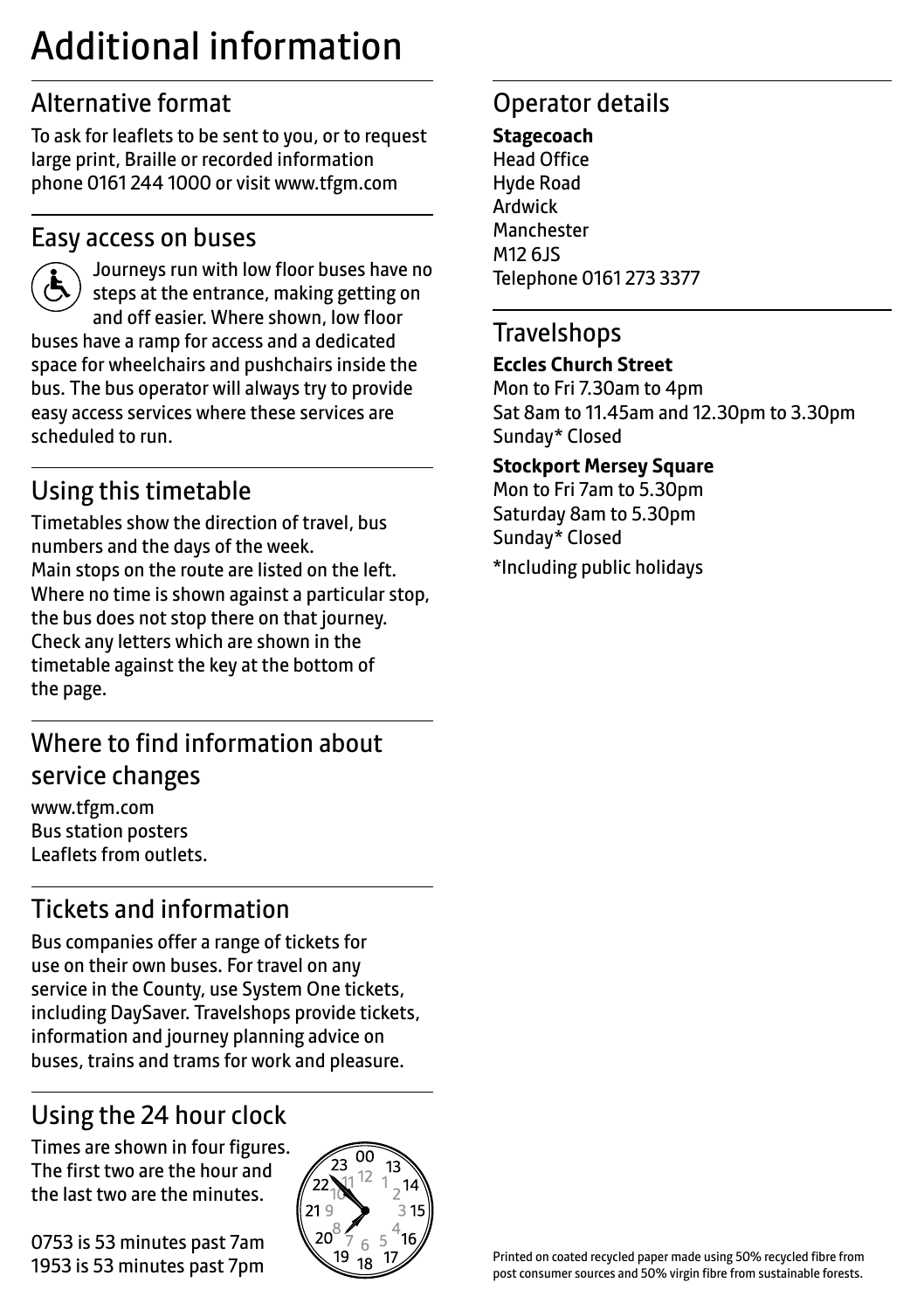| ◢                                |      |      |           |      |      |      |      |      |       |      |      |      |      |      |      |      |      |      |      |
|----------------------------------|------|------|-----------|------|------|------|------|------|-------|------|------|------|------|------|------|------|------|------|------|
| The Trafford Centre, Bus Station | 0555 | 0620 | 0646 0713 |      | 0743 | 0818 | 0854 | 0924 |       | 1354 | 1424 | 1454 | 1529 | 1604 | 1639 | 1714 | 1749 | 1824 | 1849 |
| Lostock, Moss Vale Crescent      | 0602 | 0629 | 0656      | 0723 | 0753 | 0828 | 0904 | 0934 | and   | 1404 | 1434 | 1505 | 1540 | 1615 | 1650 | 1725 | 1759 | 1834 | 1859 |
| <b>Stretford Mall</b>            | 0609 | 0636 | 0704      | 0731 | 0801 | 0836 | 0912 | 0942 | every | 1412 | 1442 | 1513 | 1548 | 1623 | 1658 | 1733 | 1807 | 1842 | 1907 |
| <b>Chorlton, Bus Station</b>     | 0617 | 0645 | 0713      | 0740 | 0812 | 0847 | 0921 | 0951 | 30    | 1421 | 1452 | 1523 | 1558 | 1633 | 1708 | 1742 | 1816 | 1851 | 1916 |
| Fallowfield, Princess Road       | 0622 | 0651 | 0720      | 0748 | 0822 | 0856 | 0928 | 0958 | mins  | 1428 | 1503 | 1534 | 1608 | 1643 | 1718 | 1751 | 1823 | 1858 | 1923 |
| Burnage, Kingsway                | 0628 | 0657 | 0728      | 0759 | 0834 | 0907 | 0939 | 1009 | until | 1439 | 1514 | 1547 | 1621 | 1656 | 1731 | 1802 | 1830 | 1905 | 1930 |
| Green End                        | 0634 | 0703 | 0734      | 0805 | 0840 | 0913 | 0945 | 1015 |       | 1445 | 1520 | 1553 | 1627 | 1702 | 1737 | 1808 | 1836 | 1911 | 1935 |
| Stockport, Wellington Road North | 0647 | 0716 | 0747      | 0818 | 0853 | 0926 | 0957 | 1027 |       | 1457 | 1533 | 1606 | 1640 | 1715 | 1750 | 1822 | 1850 | 1925 | 1949 |
|                                  |      |      |           | M    | M    | M    |      |      |       |      |      |      |      |      |      |      |      |      |      |
| The Trafford Centre, Bus Station | 1919 | 1949 | 2049      | 2144 | 2244 | 2344 |      |      |       |      |      |      |      |      |      |      |      |      |      |
| Lostock, Moss Vale Crescent      | 1929 | 1959 | 2059      | 2154 | 2254 | 2354 |      |      |       |      |      |      |      |      |      |      |      |      |      |
| <b>Stretford Mall</b>            | 1936 | 2006 | 2106      | 2201 | 2301 | 0001 |      |      |       |      |      |      |      |      |      |      |      |      |      |
| Chorlton, Bus Station            | 1944 | 2014 | 2114      | 2209 | 2309 | 0009 |      |      |       |      |      |      |      |      |      |      |      |      |      |
| Fallowfield, Princess Road       | 1951 | 2020 | 2120      | 2215 | 2315 | 0015 |      |      |       |      |      |      |      |      |      |      |      |      |      |
| Burnage, Kingsway                | 1957 | 2026 | 2126      | 2221 | 2321 | 0021 |      |      |       |      |      |      |      |      |      |      |      |      |      |
| Green End                        | 2002 | 2031 | 2131      | 2226 | 2326 | 0026 |      |      |       |      |      |      |      |      |      |      |      |      |      |
| Stockport, Wellington Road North | 2015 | 2044 | 2144      | 2239 | 2339 | 0039 |      |      |       |      |      |      |      |      |      |      |      |      |      |

M – Journey provided with the financial support of Transport for Greater Manchester

Mondays to Fridays

& - All bus 25 journeys are run using easy access buses. See inside front cover of this leaflet for details

 $\overline{a}$ **Summer times**: between mid July and early September, some timetables will be different. Check www.tfgm.com for details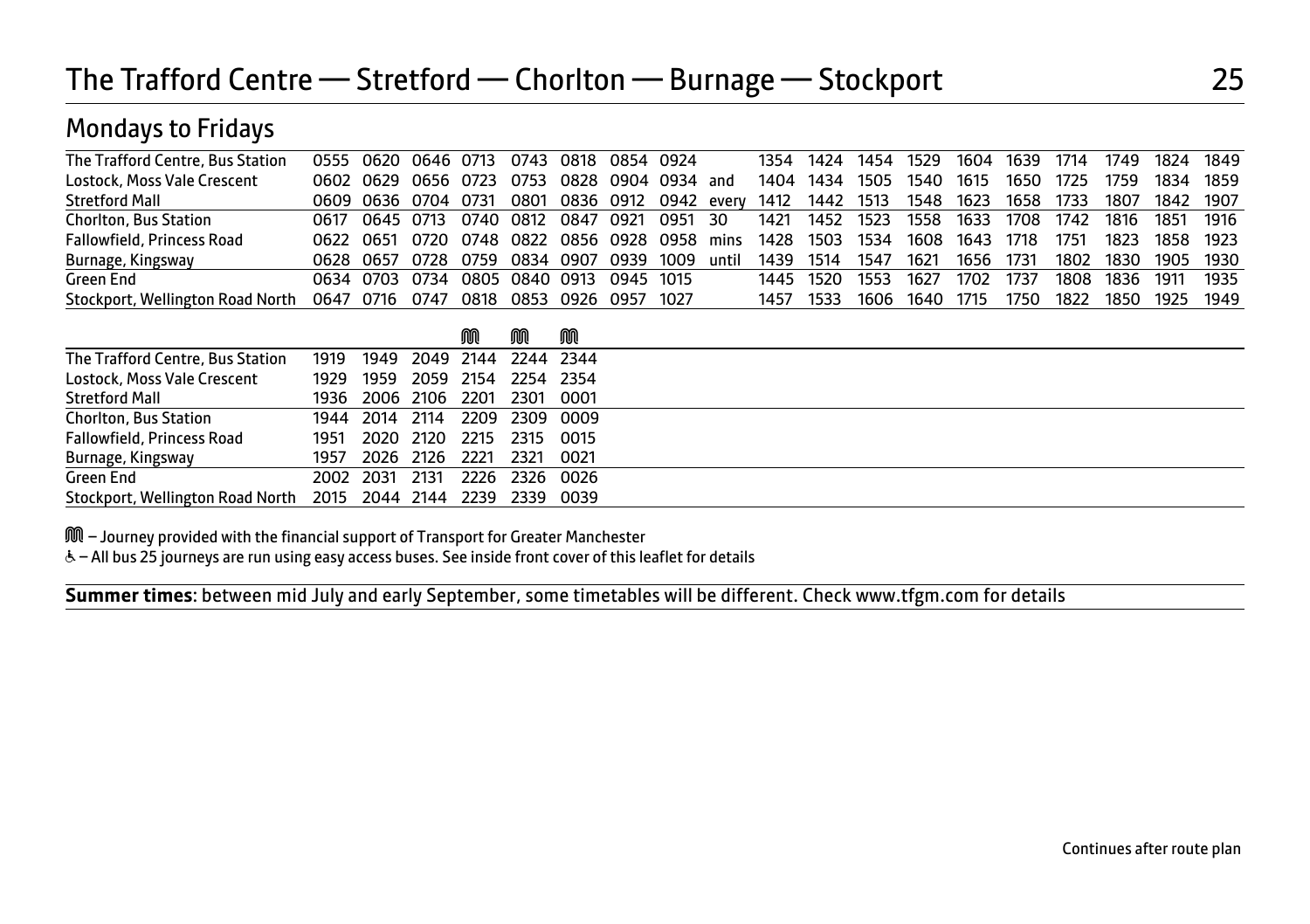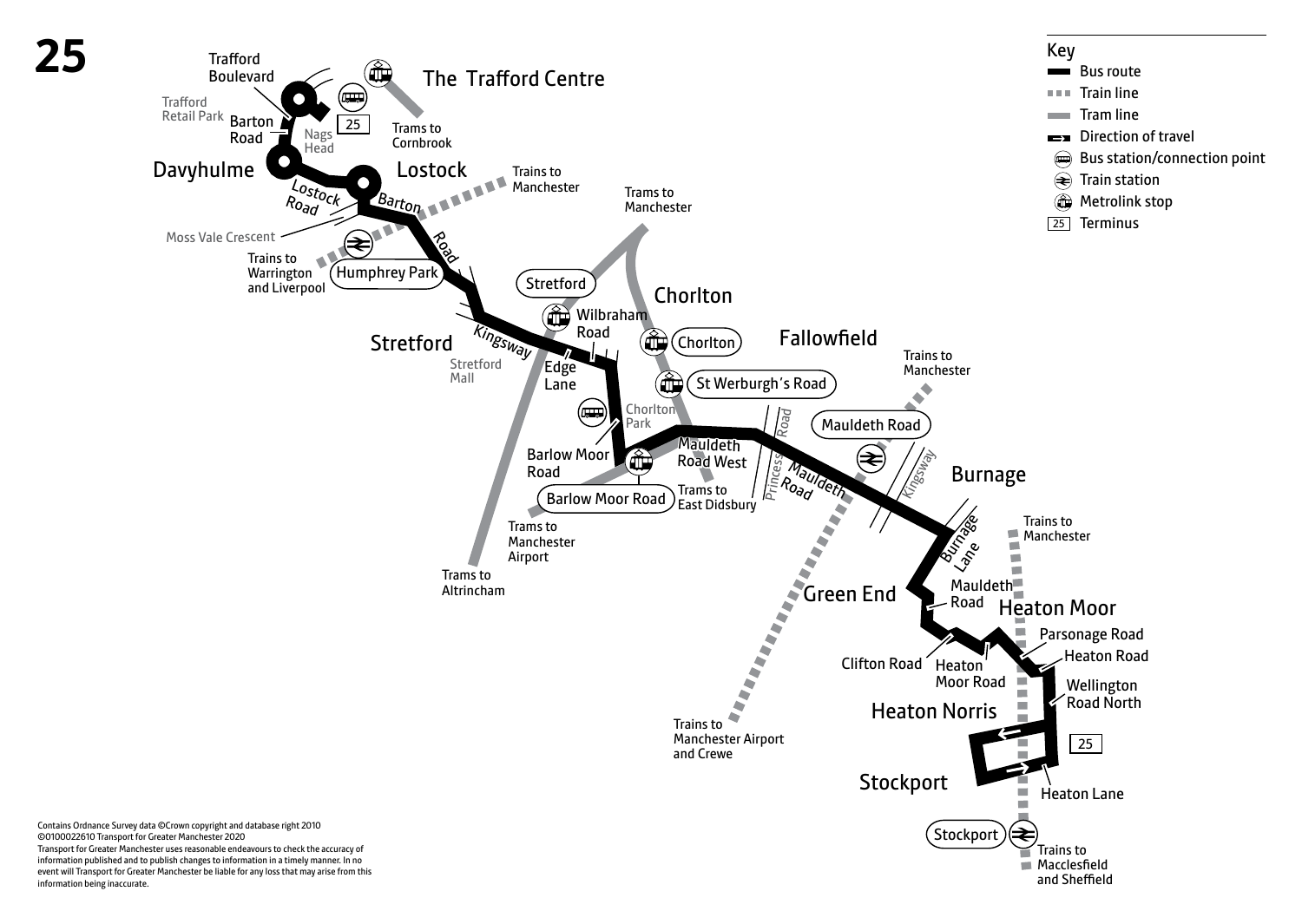### **Saturdays**

|                                   |                               |  |                                   |  |       |           |                |      |                                         |      |      |      | M | m                                                                                     | M |
|-----------------------------------|-------------------------------|--|-----------------------------------|--|-------|-----------|----------------|------|-----------------------------------------|------|------|------|---|---------------------------------------------------------------------------------------|---|
| The Trafford Centre, Bus Station  |                               |  | 0633 0732 0758 0826 0855 0924     |  |       |           | 1724 1754      | 1824 | 1849 1919                               |      |      |      |   | 1949 2049 2144 2244 2344                                                              |   |
| Lostock, Moss Vale Crescent       |                               |  | 0643 0742 0808 0836 0905 0934 and |  |       |           | 1734 1804 1834 |      | 1859                                    | 1929 |      |      |   | 1959 2059 2154 2254 2354                                                              |   |
| <b>Stretford Mall</b>             |                               |  |                                   |  |       |           |                |      |                                         |      |      |      |   | 0647 0746 0814 0844 0913 0942 every 1742 1812 1842 1906 1936 2006 2106 2201 2301 0001 |   |
| <b>Chorlton, Bus Station</b>      |                               |  | 0656 0755 0823 0853 0922 0951 30  |  |       |           |                |      | 1751 1820 1850 1914 1944 2014 2114      |      |      |      |   | 2209 2309 0009                                                                        |   |
| <b>Fallowfield, Princess Road</b> |                               |  | 0703 0802 0830 0900 0929 0958     |  | mins  | 1758 1827 |                | 1856 | 1920                                    |      |      |      |   | 1950 2020 2120 2215 2315 0015                                                         |   |
| Burnage, Kingsway                 |                               |  | 0709 0809 0839 0909 0939 1009     |  | until |           |                |      | 1809 1836 1903 1926 1956 2026 2126 2221 |      |      |      |   | 2321 0021                                                                             |   |
| Green End                         |                               |  | 0715 0815 0845 0915 0945 1015     |  |       | 1815      | 1842 1908      |      | 1931                                    | 2001 | 2031 | 2131 |   | 2226 2326 0026                                                                        |   |
| Stockport, Wellington Road North  | 0728 0828 0858 0928 0958 1028 |  |                                   |  |       |           | 1828 1855      | 1921 | 1944                                    |      |      |      |   | 2014 2044 2144 2239 2339 0039                                                         |   |

### Sundays and public holidays (except Christmas and New Year period)

|                                   |                |                    |      |       |      |                     | ⋒         | M    |  |
|-----------------------------------|----------------|--------------------|------|-------|------|---------------------|-----------|------|--|
| The Trafford Centre, Bus Station  | 0759 0859 0959 |                    |      |       |      | 1859 1944 2044 2144 |           |      |  |
| Lostock, Moss Vale Crescent       |                | 0809 0909 1009 and |      |       |      | 1909 1954           | 2054 2154 |      |  |
| <b>Stretford Mall</b>             |                | 0816 0916 1016     |      | everv |      | 1916 2001           | 2101      | 2201 |  |
| <b>Chorlton, Bus Station</b>      |                | 0824 0924 1024 30  |      |       |      | 1924 2009 2109 2209 |           |      |  |
| <b>Fallowfield, Princess Road</b> |                | 0830 0930 1030     |      | mins  |      | 1930 2015 2115      |           | 2215 |  |
| Burnage, Kingsway                 | 0837 0937      |                    | 1037 | until | 1937 | 2022 2122 2222      |           |      |  |
| Green End                         |                | 0843 0943 1043     |      |       |      | 1943 2028 2128 2228 |           |      |  |
| Stockport, Wellington Road North  | 0858 0958 1058 |                    |      |       |      | 1958 2043 2143 2243 |           |      |  |

For details of buses during the Christmas and New Year period, please phone 0161 244 1000

M – Journey provided with the financial support of Transport for Greater Manchester

& - All bus 25 journeys are run using easy access buses. See inside front cover of this leaflet for details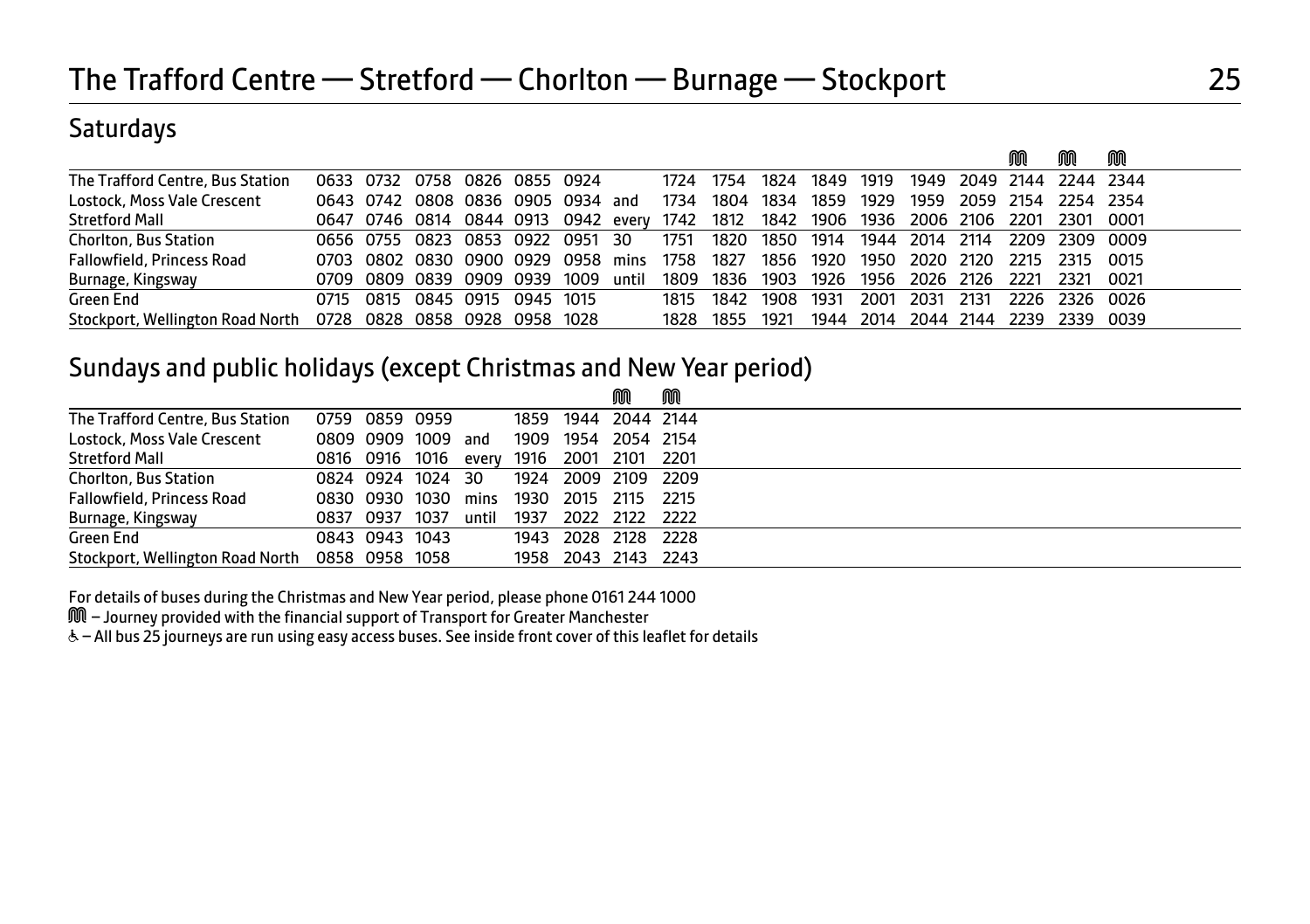| Stockport, Wellington Road North    | 0537 | 0637      | 0702 | 0722 | 0757      | 0837      | 0912      |       | 1342 | 1412 | 1442 | 1512 | 1547 | 1622 | 1657 | 1727 | 1802 | 1842 | 1942 |
|-------------------------------------|------|-----------|------|------|-----------|-----------|-----------|-------|------|------|------|------|------|------|------|------|------|------|------|
| Green End                           |      | 0548 0648 | 0715 | 0736 | 0811      | 0851      | 0926      |       | 1356 | 1426 | 1456 | 1526 | 1601 | 1636 | 1711 | 1741 | 1816 | 1855 | 1955 |
| <b>Mauldeth Road, Train Station</b> | 0553 | 0653      | 0722 | 0743 | 0818      | 0856      | 0930      | and   | 1400 | 1430 | 1501 | 1533 | 1608 | 1643 | 1718 | 1748 | 1822 | 1900 | 2000 |
| Fallowfield, Princess Road          | 0559 | 0659      | 0730 | 0756 | 0831      |           | 0904 0938 | every | 1408 | 1438 | 1509 | 1541 | 1616 | 1651 | 1726 | 1756 | 1829 | 1906 | 2006 |
| <b>Chorlton, Bus Station</b>        | 0606 | 0706      | 0739 | 0805 | 0840 0913 |           | 0945      | 30    | 1415 | 1446 | 1517 | 1549 | 1624 | 1659 | 1734 | 1804 | 1836 | 1913 | 2013 |
| <b>Stretford Mall</b>               | 0615 | 0715      | 0751 | 0823 | 0852      | 0924      | 0955      | mins  | 1425 | 1459 | 1530 | 1602 | 1637 | 1712 | 1747 | 1814 | 1845 | 1921 | 2021 |
| Lostock, Moss Vale Crescent         | 0623 | 0723      | 0759 | 0831 |           | 0900 0932 | 1003      | until | 1433 | 1507 | 1538 | 1610 | 1645 | 1720 | 1755 | 1822 | 1853 | 1928 | 2028 |
| Davyhulme, Nags Head                | 0628 | 0728      | 0804 | 0836 | 0905      | 0937      | 1008      |       | 1438 | 1512 | 1543 | 1616 | 1651 | 1726 | 1801 | 1828 | 1858 | 1933 | 2033 |
| The Trafford Centre, Bus Station    | 0634 | 0734      | 0810 | 0842 | 0910      | 0942      | 1013      |       | 1443 | 1517 | 1549 | 1623 | 1658 | 1732 | 1806 | 1833 | 1903 | 1938 | 2038 |
|                                     |      |           |      |      |           |           |           |       |      |      |      |      |      |      |      |      |      |      |      |
|                                     | M    | M         | M    |      |           |           |           |       |      |      |      |      |      |      |      |      |      |      |      |
| Stockport, Wellington Road North    | 2040 | 2140      | 2240 |      |           |           |           |       |      |      |      |      |      |      |      |      |      |      |      |
| Green End                           | 2053 | 2153      | 2253 |      |           |           |           |       |      |      |      |      |      |      |      |      |      |      |      |
| <b>Mauldeth Road, Train Station</b> | 2058 | 2158      | 2258 |      |           |           |           |       |      |      |      |      |      |      |      |      |      |      |      |
| Fallowfield, Princess Road          | 2104 | 2204      | 2304 |      |           |           |           |       |      |      |      |      |      |      |      |      |      |      |      |
| <b>Chorlton, Bus Station</b>        | 2111 | 2211      | 2311 |      |           |           |           |       |      |      |      |      |      |      |      |      |      |      |      |
| <b>Stretford Mall</b>               | 2119 | 2219      | 2319 |      |           |           |           |       |      |      |      |      |      |      |      |      |      |      |      |
| Lostock, Moss Vale Crescent         | 2126 | 2226      | 2326 |      |           |           |           |       |      |      |      |      |      |      |      |      |      |      |      |
| Davyhulme, Nags Head                | 2131 | 2231      | 2331 |      |           |           |           |       |      |      |      |      |      |      |      |      |      |      |      |
| The Trafford Centre, Bus Station    | 2136 | 2236      | 2336 |      |           |           |           |       |      |      |      |      |      |      |      |      |      |      |      |

M – Journey provided with the financial support of Transport for Greater Manchester

Mondays to Fridays

& - All bus 25 journeys are run using easy access buses. See inside front cover of this leaflet for details

 $\overline{a}$ **Summer times**: between mid July and early September, some timetables will be different. Check www.tfgm.com for details